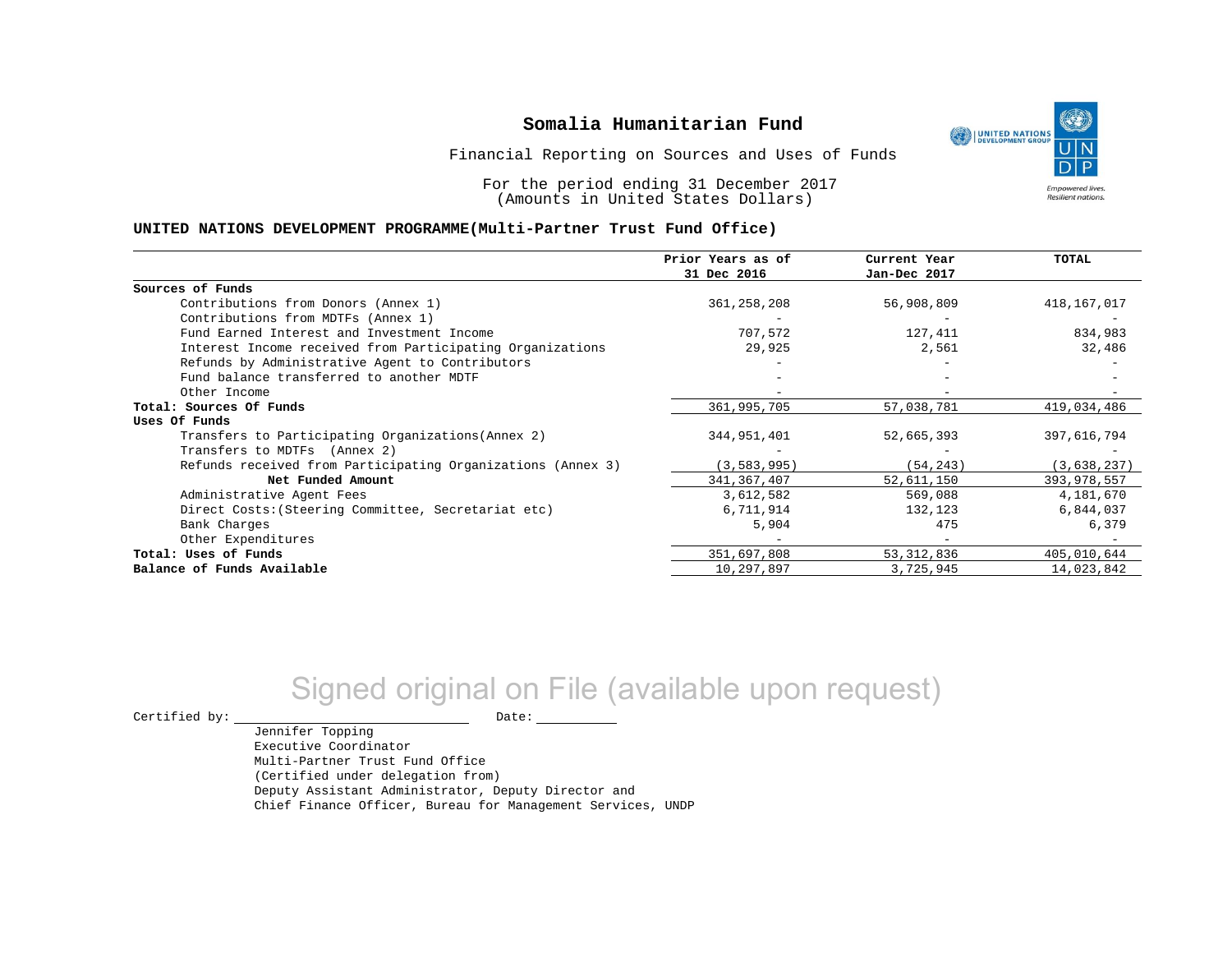

Financial Reporting on Sources and Uses of Funds

For the period ending 31 December 2017 (Amounts in United States Dollars)

### **UNITED NATIONS DEVELOPMENT PROGRAMME(Multi-Partner Trust Fund Office)**

#### **Annex - 1: Contributions**

|                                | Prior Years as of | Current Year | <b>TOTAL</b>  |
|--------------------------------|-------------------|--------------|---------------|
|                                | 31 Dec 2016       | Jan-Dec 2017 |               |
| From Contributors              |                   |              |               |
| ARAB GULF PROGRAMME FOR UN DEV |                   | 25,000       | 25,000        |
| African Union                  | 2,000,000         |              | 2,000,000     |
| Australian Agency for Int'l De | 15,942,500        |              | 15,942,500    |
| DEPARTMENT FOR INT'L DEVELOPME | 117,569,523       | 4,026,000    | 121,595,523   |
| GOVERNMENT OF AUSTRALIA        | 9,470,500         | 7,355,848    | 16,826,348    |
| GOVERNMENT OF AZERBAIJAN       | 100,000           | 12,500       | 112,500       |
| GOVERNMENT OF CANADA           |                   | 857,327      | 857,327       |
| GOVERNMENT OF DENMARK          | 39,562,617        | 7,349,797    | 46,912,414    |
| GOVERNMENT OF FINLAND          | 15,174,600        |              | 15,174,600    |
| GOVERNMENT OF GERMANY          | 8,989,000         | 12,686,285   | 21,675,285    |
| GOVERNMENT OF GUYANA           | 75,000            |              | 75,000        |
| GOVERNMENT OF ITALY            | 2,618,000         |              | 2,618,000     |
| GOVERNMENT OF NETHERLANDS      | 40,188,757        | 5,429,600    | 45,618,357    |
| GOVERNMENT OF NORWAY           | 20,833,835        | 4,497,224    | 25, 331, 059  |
| GOVERNMENT OF POLAND           | 297,921           |              | 297,921       |
| GOVERNMENT OF REPUBLIC OF KORE |                   | 300,000      | 300,000       |
| GOVERNMENT OF SRI LANKA        |                   | 1,250        | 1,250         |
| GOVERNMENT OF SWITZERLAND      |                   | 2,773,232    | 2,773,232     |
| IRISH AID                      | 24, 163, 120      | 3,194,392    | 27,357,512    |
| PRIVATE SECTOR                 | 10,000            |              | 10,000        |
| SWEDISH INT'L DEVELOPMENT COOP | 52,725,319        | 8,400,353    | 61, 125, 672  |
| SWISS AGY FOR DEVELOPMENT & CO | 11,537,517        |              | 11,537,517    |
| Total: Contributions           | 361, 258, 208     | 56,908,809   | 418, 167, 017 |

Signed original on File (available upon request)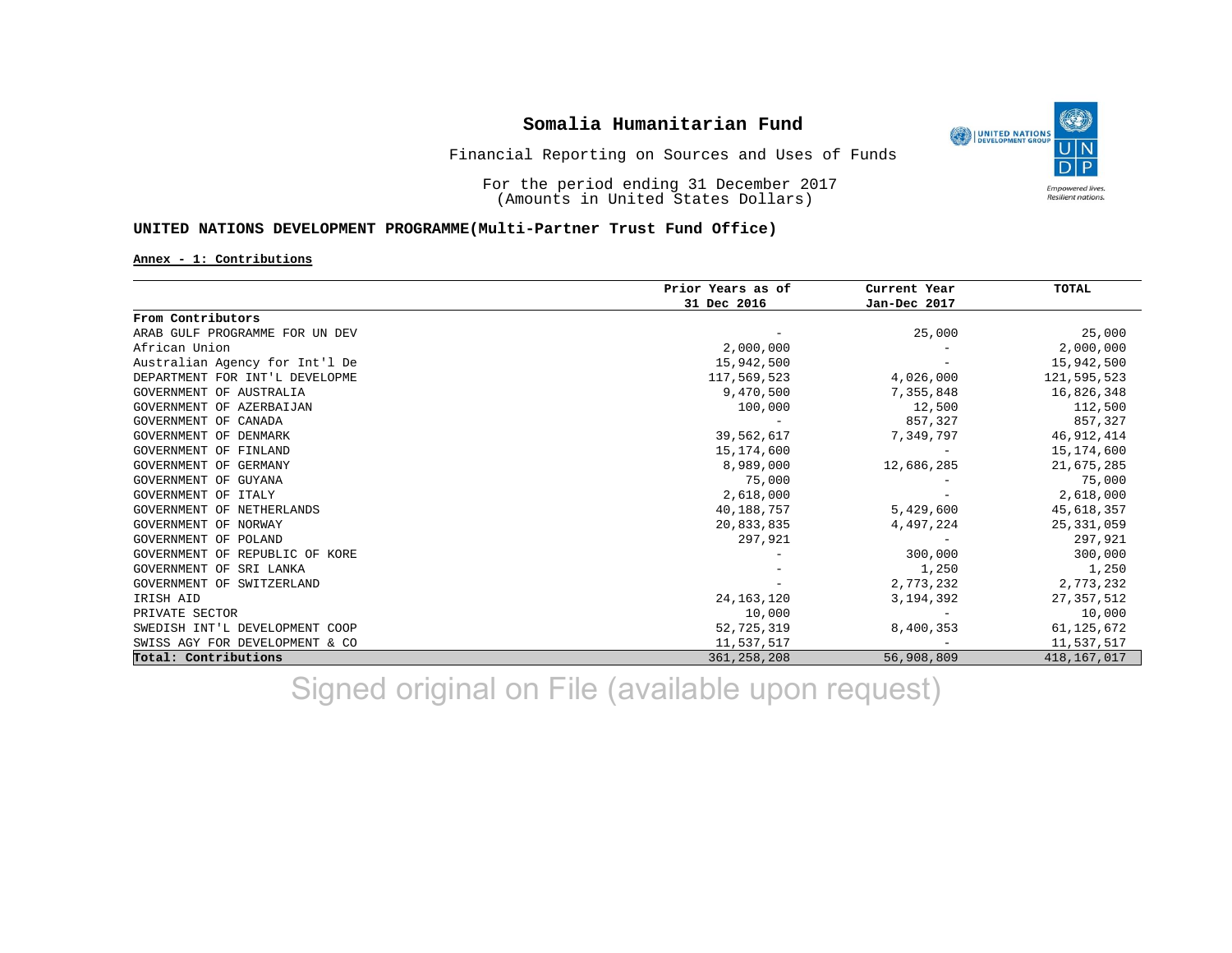

Financial Reporting on Sources and Uses of Funds

For the period ending 31 December 2017 (Amounts in United States Dollars)

### **UNITED NATIONS DEVELOPMENT PROGRAMME(Multi-Partner Trust Fund Office)**

**Annex - 2: Transfers**

|                                | Prior Years as of | Current Year             | TOTAL         |
|--------------------------------|-------------------|--------------------------|---------------|
|                                | 31 Dec 2016       | Jan-Dec 2017             |               |
| To Participating Organizations |                   |                          |               |
| FAO                            | 18,390,902        | 650,000                  | 19,040,902    |
| IOM                            | 6,243,082         | $\overline{\phantom{a}}$ | 6,243,082     |
| NGO/OCHA                       | 225,841,475       | 49,959,388               | 275,800,863   |
| OCHA                           | 457,756           | 9,009,570                | 9,467,326     |
| UNDP                           | 4,757,463         | 250,000                  | 5,007,463     |
| UNFPA                          | 5,100,583         | $\overline{\phantom{a}}$ | 5,100,583     |
| UNHABITAT                      | 854,224           | $\qquad \qquad -$        | 854,224       |
| UNHCR                          | 8,218,911         | $\qquad \qquad -$        | 8,218,911     |
| UNICEF                         | 30,979,281        | 450,000                  | 31,429,281    |
| UNOPS                          | 2,985,573         |                          | 2,985,573     |
| WFP                            | 30,023,640        | 250,000                  | 30, 273, 640  |
| WHO                            | 10,787,253        | 1,000,000                | 11,787,253    |
| Total Transfers                | 344,640,144       | 61,568,958               | 406, 209, 101 |

Signed original on File (available upon request)